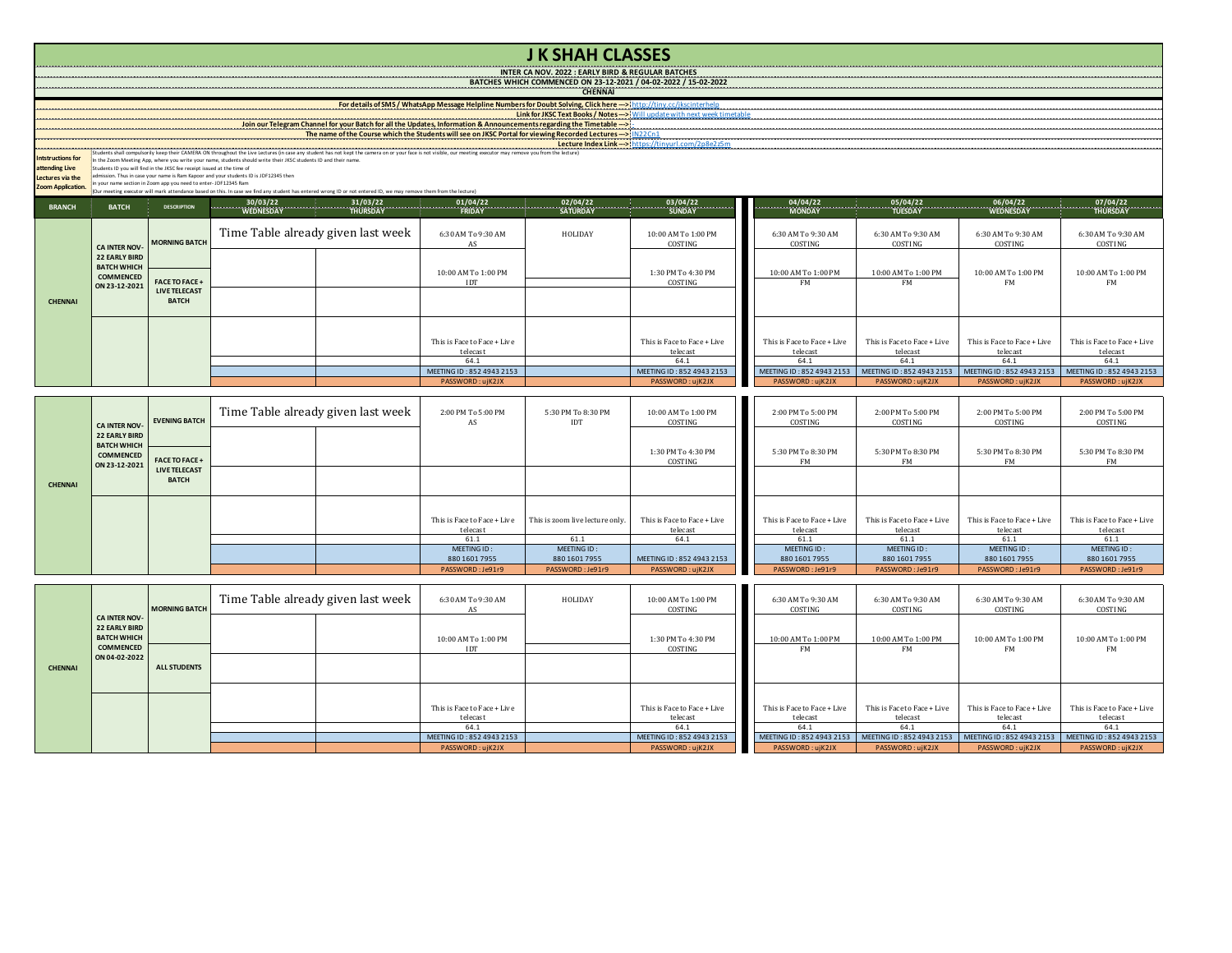|                                    |                                            |                                                                         |                                                                                                                 |                                                                                                                                                                    |                                         | <b>JK SHAH CLASSES</b>                                                                                                                                                                                                                                       |                                         |                                                                                                                                                                                                    |                                         |                                         |                                         |
|------------------------------------|--------------------------------------------|-------------------------------------------------------------------------|-----------------------------------------------------------------------------------------------------------------|--------------------------------------------------------------------------------------------------------------------------------------------------------------------|-----------------------------------------|--------------------------------------------------------------------------------------------------------------------------------------------------------------------------------------------------------------------------------------------------------------|-----------------------------------------|----------------------------------------------------------------------------------------------------------------------------------------------------------------------------------------------------|-----------------------------------------|-----------------------------------------|-----------------------------------------|
|                                    |                                            |                                                                         |                                                                                                                 |                                                                                                                                                                    |                                         | <b>INTER CA NOV. 2022 : EARLY BIRD &amp; REGULAR BATCHES</b>                                                                                                                                                                                                 |                                         |                                                                                                                                                                                                    |                                         |                                         |                                         |
|                                    |                                            |                                                                         |                                                                                                                 |                                                                                                                                                                    |                                         | BATCHES WHICH COMMENCED ON 23-12-2021 / 04-02-2022 / 15-02-2022                                                                                                                                                                                              |                                         |                                                                                                                                                                                                    |                                         |                                         |                                         |
|                                    |                                            |                                                                         |                                                                                                                 |                                                                                                                                                                    |                                         | <b>CHENNAI</b>                                                                                                                                                                                                                                               |                                         |                                                                                                                                                                                                    |                                         |                                         |                                         |
| ---------------------              |                                            |                                                                         |                                                                                                                 |                                                                                                                                                                    |                                         |                                                                                                                                                                                                                                                              |                                         | For details of SMS / WhatsApp Message Helpline Numbers for Doubt Solving, Click here -> http://tiny.cc/ikscinterhelp<br>Link for JKSC Text Books / Notes -> > Will update with next week timetable |                                         |                                         |                                         |
|                                    |                                            |                                                                         |                                                                                                                 |                                                                                                                                                                    |                                         | Join our Telegram Channel for your Batch for all the Updates, Information & Announcements regarding the Timetable -->                                                                                                                                        |                                         |                                                                                                                                                                                                    |                                         |                                         |                                         |
|                                    |                                            |                                                                         |                                                                                                                 |                                                                                                                                                                    |                                         |                                                                                                                                                                                                                                                              |                                         |                                                                                                                                                                                                    |                                         |                                         |                                         |
|                                    |                                            |                                                                         |                                                                                                                 |                                                                                                                                                                    |                                         |                                                                                                                                                                                                                                                              |                                         |                                                                                                                                                                                                    |                                         |                                         |                                         |
| <b>Intstructions for</b>           |                                            |                                                                         | n the Zoom Meeting App, where you write your name, students should write their JKSC students ID and their name. |                                                                                                                                                                    |                                         |                                                                                                                                                                                                                                                              |                                         |                                                                                                                                                                                                    |                                         |                                         |                                         |
| attending Live<br>Lectures via the |                                            | Students ID you will find in the IKSC fee receint issued at the time of | admission. Thus in case your name is Ram Kappor and your students ID is JDF12345 then                           |                                                                                                                                                                    |                                         |                                                                                                                                                                                                                                                              |                                         |                                                                                                                                                                                                    |                                         |                                         |                                         |
| Zoom Application.                  |                                            | vour name section in Zoom ann vou need to enter- IDE12345 Ram           |                                                                                                                 | (Our meeting executor will mark attendance based on this. In case we find any student has entered wrong ID or not entered ID, we may remove them from the lecture) |                                         |                                                                                                                                                                                                                                                              |                                         |                                                                                                                                                                                                    |                                         |                                         |                                         |
|                                    |                                            |                                                                         |                                                                                                                 |                                                                                                                                                                    |                                         |                                                                                                                                                                                                                                                              |                                         |                                                                                                                                                                                                    |                                         |                                         |                                         |
| <b>BRANCH</b>                      | <b>BATCH</b>                               | <b>DESCRIPTION</b>                                                      |                                                                                                                 |                                                                                                                                                                    |                                         | $\begin{bmatrix} 30/03/22 & 31/03/22 & 31/03/22 & 31/04/22 & 31/04/22 & 31/04/22 & 31/04/22 & 31/04/22 & 31/04/22 & 31/04/22 & 31/04/22 & 31/04/22 & 31/04/22 & 31/04/22 & 31/04/22 & 31/04/22 & 31/04/22 & 31/04/22 & 31/04/22 & 31/04/22 & 31/04/22 & 31/$ |                                         |                                                                                                                                                                                                    |                                         |                                         |                                         |
|                                    |                                            |                                                                         |                                                                                                                 |                                                                                                                                                                    |                                         |                                                                                                                                                                                                                                                              |                                         |                                                                                                                                                                                                    |                                         |                                         |                                         |
|                                    |                                            |                                                                         | Time Table already given last week                                                                              |                                                                                                                                                                    |                                         |                                                                                                                                                                                                                                                              |                                         |                                                                                                                                                                                                    |                                         |                                         |                                         |
|                                    |                                            | <b>EVENING BATCH</b>                                                    |                                                                                                                 |                                                                                                                                                                    | 2:00 PM To 5:00 PM<br>AS                | 5:30 PM To 8:30 PM<br><b>IDT</b>                                                                                                                                                                                                                             | 10:00 AM To 1:00 PM<br>COSTING          | 2:00 PM To 5:00 PM<br>COSTING                                                                                                                                                                      | 2:00 PM To 5:00 PM<br>COSTING           | 2:00 PM To 5:00 PM<br>COSTING           | 2:00 PM To 5:00 PM<br>COSTING           |
|                                    | <b>CA INTER NOV-</b>                       |                                                                         |                                                                                                                 |                                                                                                                                                                    |                                         |                                                                                                                                                                                                                                                              |                                         |                                                                                                                                                                                                    |                                         |                                         |                                         |
|                                    | <b>22 EARLY BIRD</b><br><b>BATCH WHICH</b> |                                                                         |                                                                                                                 |                                                                                                                                                                    |                                         |                                                                                                                                                                                                                                                              |                                         |                                                                                                                                                                                                    |                                         |                                         |                                         |
|                                    | <b>COMMENCED</b>                           |                                                                         |                                                                                                                 |                                                                                                                                                                    |                                         |                                                                                                                                                                                                                                                              | 1:30 PM To 4:30 PM<br>COSTING           | 5:30 PM To 8:30 PM<br><b>FM</b>                                                                                                                                                                    | 5:30 PM To 8:30 PM<br><b>FM</b>         | 5:30 PM To 8:30 PM<br>FM                | 5:30 PM To 8:30 PM<br><b>FM</b>         |
|                                    | ON 04-02-2022                              |                                                                         |                                                                                                                 |                                                                                                                                                                    |                                         |                                                                                                                                                                                                                                                              |                                         |                                                                                                                                                                                                    |                                         |                                         |                                         |
| <b>CHENNAI</b>                     |                                            | <b>EVENING BATCH</b>                                                    |                                                                                                                 |                                                                                                                                                                    |                                         |                                                                                                                                                                                                                                                              |                                         |                                                                                                                                                                                                    |                                         |                                         |                                         |
|                                    |                                            |                                                                         |                                                                                                                 |                                                                                                                                                                    |                                         |                                                                                                                                                                                                                                                              |                                         |                                                                                                                                                                                                    |                                         |                                         |                                         |
|                                    |                                            |                                                                         |                                                                                                                 |                                                                                                                                                                    |                                         |                                                                                                                                                                                                                                                              |                                         |                                                                                                                                                                                                    |                                         |                                         |                                         |
|                                    |                                            |                                                                         |                                                                                                                 |                                                                                                                                                                    | This is Face to Face + Live             | This is zoom live lecture only.                                                                                                                                                                                                                              | This is Face to Face + Live             | This is Face to Face + Live                                                                                                                                                                        | This is Face to Face + Live             | This is Face to Face + Live             | This is Face to Face + Live             |
|                                    |                                            |                                                                         |                                                                                                                 |                                                                                                                                                                    | telecast<br>61.1                        | 61.1                                                                                                                                                                                                                                                         | telecast<br>64.1                        | telecast<br>61.1                                                                                                                                                                                   | telecast<br>61.1                        | telecast<br>61.1                        | telecast<br>61.1                        |
|                                    |                                            |                                                                         |                                                                                                                 |                                                                                                                                                                    | MEETING ID:                             | MEETING ID:                                                                                                                                                                                                                                                  |                                         | MEETING ID:                                                                                                                                                                                        | MEETING ID:                             | MEETING ID:                             | MEETING ID:                             |
|                                    |                                            |                                                                         |                                                                                                                 |                                                                                                                                                                    | 880 1601 7955                           | 880 1601 7955                                                                                                                                                                                                                                                | MEETING ID: 852 4943 2153               | 880 1601 7955                                                                                                                                                                                      | 880 1601 7955                           | 880 1601 7955                           | 880 1601 7955                           |
|                                    |                                            |                                                                         |                                                                                                                 |                                                                                                                                                                    | PASSWORD: Je91r9                        | PASSWORD: Je91r9                                                                                                                                                                                                                                             | PASSWORD: ujK2JX                        | PASSWORD: Je91r9                                                                                                                                                                                   | PASSWORD: Je91r9                        | PASSWORD: Je91r9                        | PASSWORD: Je91r9                        |
|                                    |                                            |                                                                         |                                                                                                                 |                                                                                                                                                                    |                                         |                                                                                                                                                                                                                                                              |                                         |                                                                                                                                                                                                    |                                         |                                         |                                         |
|                                    |                                            |                                                                         | Time Table already given last week                                                                              |                                                                                                                                                                    | 6:30 AM To 9:30 AM                      | HOLIDAY                                                                                                                                                                                                                                                      | 10:00 AM To 1:00 PM                     | 6:30 AM To 9:30 AM                                                                                                                                                                                 | 6:30 AM To 9:30 AM                      | 6:30 AM To 9:30 AM                      | 6:30 AM To 9:30 AM                      |
|                                    |                                            | <b>MORNING BATCH</b>                                                    |                                                                                                                 |                                                                                                                                                                    | AS                                      |                                                                                                                                                                                                                                                              | COSTING                                 | COSTING                                                                                                                                                                                            | COSTING                                 | COSTING                                 | COSTING                                 |
|                                    | <b>CA INTER NOV</b><br><b>22 REGULAR</b>   |                                                                         |                                                                                                                 |                                                                                                                                                                    |                                         |                                                                                                                                                                                                                                                              |                                         |                                                                                                                                                                                                    |                                         |                                         |                                         |
|                                    | <b>BATCH WHICH</b>                         |                                                                         |                                                                                                                 |                                                                                                                                                                    | 10:00 AM To 1:00 PM                     |                                                                                                                                                                                                                                                              | 1:30 PM To 4:30 PM                      | 10:00 AM To 1:00 PM                                                                                                                                                                                | 10:00 AM To 1:00 PM                     | 10:00 AM To 1:00 PM                     | 10:00 AM To 1:00 PM                     |
|                                    | COMMENCED                                  |                                                                         |                                                                                                                 |                                                                                                                                                                    | IDT                                     |                                                                                                                                                                                                                                                              | COSTING                                 | <b>FM</b>                                                                                                                                                                                          | FM                                      | FM                                      | FM                                      |
| <b>CHENNAI</b>                     | ON 15-02-2022                              |                                                                         |                                                                                                                 |                                                                                                                                                                    |                                         |                                                                                                                                                                                                                                                              |                                         |                                                                                                                                                                                                    |                                         |                                         |                                         |
|                                    |                                            |                                                                         |                                                                                                                 |                                                                                                                                                                    |                                         |                                                                                                                                                                                                                                                              |                                         |                                                                                                                                                                                                    |                                         |                                         |                                         |
|                                    |                                            |                                                                         |                                                                                                                 |                                                                                                                                                                    |                                         |                                                                                                                                                                                                                                                              |                                         |                                                                                                                                                                                                    |                                         |                                         |                                         |
|                                    |                                            |                                                                         |                                                                                                                 |                                                                                                                                                                    |                                         |                                                                                                                                                                                                                                                              |                                         |                                                                                                                                                                                                    |                                         |                                         |                                         |
|                                    |                                            |                                                                         |                                                                                                                 |                                                                                                                                                                    | This is Face to Face + Live<br>telecast |                                                                                                                                                                                                                                                              | This is Face to Face + Live<br>telecast | This is Face to Face + Live<br>telecast                                                                                                                                                            | This is Face to Face + Live<br>telecast | This is Face to Face + Live<br>telecast | This is Face to Face + Live<br>telecast |
|                                    |                                            |                                                                         |                                                                                                                 |                                                                                                                                                                    | 64.1                                    |                                                                                                                                                                                                                                                              | 64.1                                    | 64.1                                                                                                                                                                                               | 64.1                                    | 64.1                                    | 64.1                                    |
|                                    |                                            |                                                                         |                                                                                                                 |                                                                                                                                                                    | MEETING ID: 852 4943 2153               |                                                                                                                                                                                                                                                              | MEETING ID: 852 4943 2153               | MEETING ID: 852 4943 2153                                                                                                                                                                          | MEETING ID: 852 4943 2153               | MEETING ID: 852 4943 2153               | MEETING ID: 852 4943 2153               |
|                                    |                                            |                                                                         |                                                                                                                 |                                                                                                                                                                    | PASSWORD: ujK2JX                        |                                                                                                                                                                                                                                                              | PASSWORD: ujK2JX                        | PASSWORD: ujK2JX                                                                                                                                                                                   | PASSWORD: ujK2JX                        | PASSWORD: ujK2JX                        | PASSWORD: ujK2JX                        |